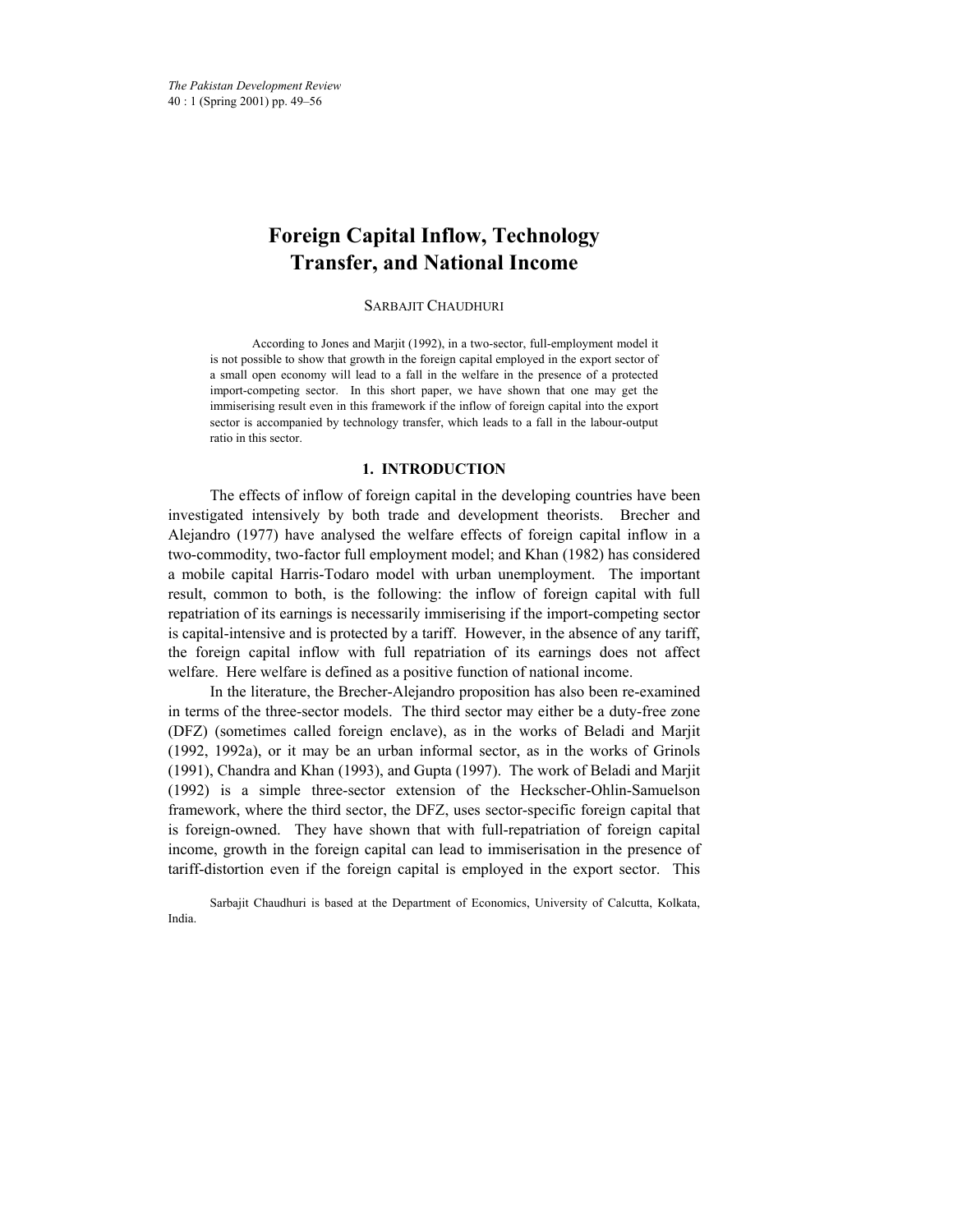generalises the main result in the existing literature, which primarily focuses on foreign capital movement in the protected sector of the economy.

However, according to Jones and Marjit (1992), in a two-sector, fullemployment model it is impossible to show that growth in the foreign capital employed in the export sector of a small economy will lead to immiserisation. Only a 3×3 model of trade and production will lead to such a result. The intuition behind the result is as follows. If the inflow of foreign capital to the export sector of the economy increases, it would expand and requires more of the mobile factor. As a consequence, the import-competing sector contracts because of the scarcity of the mobile factor. This raises the national income of the economy at world prices through a decrease in the distortionary effect of tariff protection.

The purpose of the present paper is very simple. I shall show that if the inflow of foreign capital into the export sector of an economy is accompanied by a technology transfer which lowers the labour-output ratio in the export sector, $<sup>1</sup>$  one</sup> may still be able to derive condition under which the immiserising result is obtained in a two commodity-three factor, full-employment model in the presence of a tariffprotected import-competing sector.

#### **2. THE MODEL**

We consider a 2×3 specific factor full-employment model. Sector 1 produces the export commodity using labour and capital of type 1. Sector 2 is the traditional import-competing sector, which produces its output with the help of labour and capital of type 2. By our small open economy assumption the prices of the final commodity are given internationally. However, sector 2 is protected by a tariff, *t*. So its domestic price  $P_2^*$  is different from the world price  $P_2$ . Factors of production are fully utilised and their endowments are given exogenously. However, the stock of capital of type 1 can increase by an inflow of foreign capital. Production functions exhibit constant returns to scale with diminishing marginal productivity to each factor.

The following symbols will be used in the equations:

- $a_{Ki}$  = capital-output ratio in the *i*th sector,  $i = 1,2$ ;
- $a_{Li}$  = labour-output ratio in the *i*th sector,  $i = 1,2$ ;
- $P_i$  = world price of the *i*th good,  $i = 1,2$ ;
- $P_2^*$  = domestic price or the tariff-inclusive price of good 2;
	- $t =$  ad-valorem rate of tariff on good 2;
- $X_i$  = output of the *i*th good,  $i = 1,2$ ;
- $W =$  wage rate of labour;
- $r_i$  = return to capital of the *i*th type,  $i = 1,2$ ;

<sup>1</sup>The new seed-fertiliser technology, commonly known as the Green Revolution, which was adopted in several developing countries including India a few decades ago, is of this type.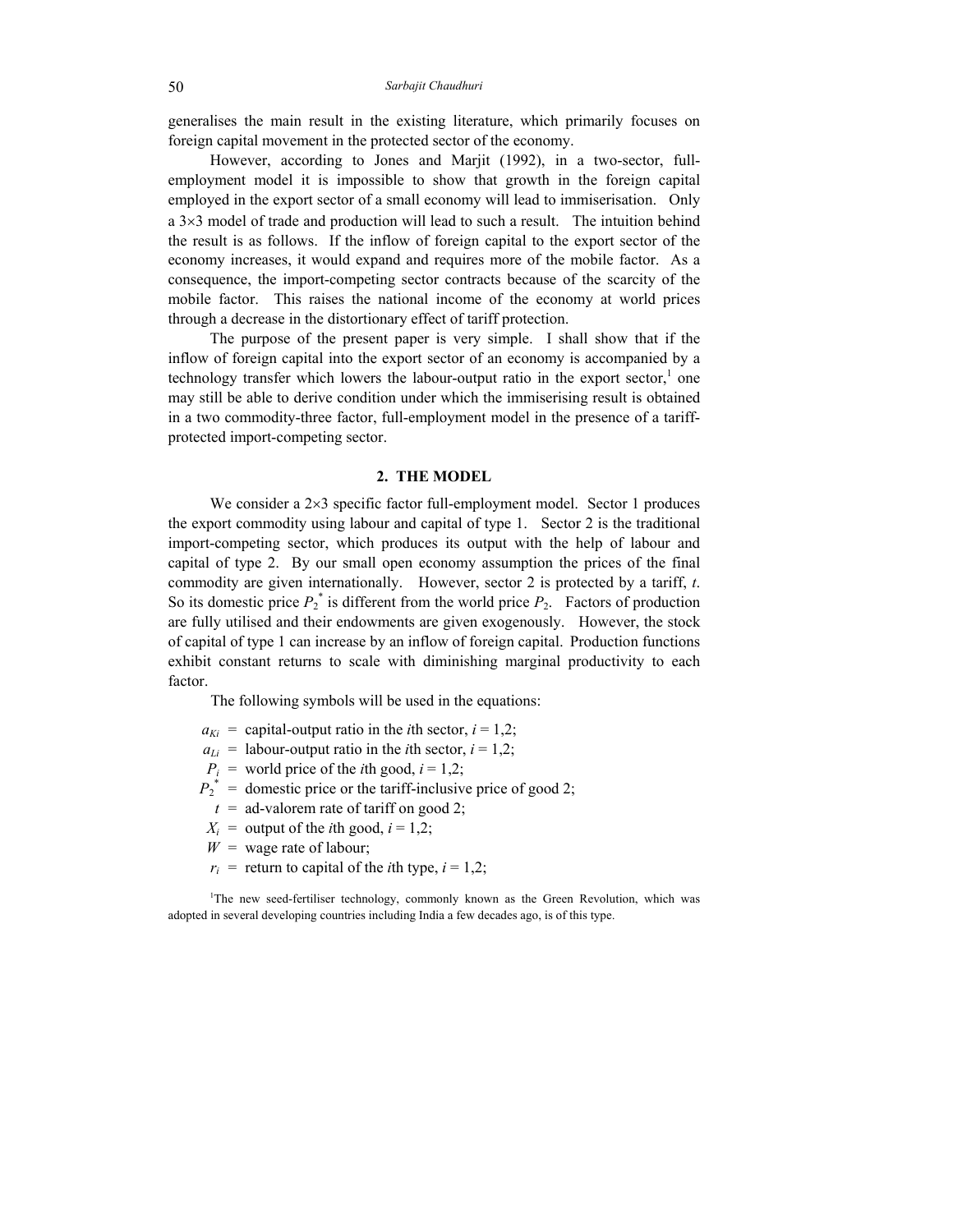$L^*$  = fixed amount of supply of labour;

- $K_i^*$  = fixed stock of capital of the *i*th type,  $i = 1,2$ ;
- $A =$  state of technology in the production of good 1;
- $\wedge$  = proportional change.

A general equilibrium of the system is represented by the following set of equations:

| $W_{1}a_{11} + r_{11}a_{K1} = P_{1}$                    |          |  | (1)                                   |     |
|---------------------------------------------------------|----------|--|---------------------------------------|-----|
| $W.a_{L2} + r_2.a_{K2} = P_2^*$                         | $\cdots$ |  | المستحدث والمستحدث والمستحدث المستحدث | (2) |
| $a_{L1} = a_{L1}(W/r_1, A(K_1^*))$<br>$(-)$ $(-)$ $(+)$ |          |  | والمستحدث والمستحدث المستحدث المستحدث | (3) |
| $a_{K1}$ , $X_1 = K_1^*$                                |          |  | (4)                                   |     |
| $a_{K2}$ , $X_2 = K_2^*$                                |          |  | (5)                                   |     |
| $a_{L1}$ , $X_1 + a_{L2}$ , $X_2 = L^*$                 | .        |  | $\dots$ $\dots$ $\dots$ $\dots$ $(6)$ |     |

Equation (3) states that the labour-output ratio is a decreasing function of both the wage-rental ratio in sector 1 as well as the state of technology while the latter is a positive function of the capital stock of type 1. As  $K_1^*$  increases due to an inflow of foreign capital, it ushers in a more labour-saving technical progress, which lowers the labouroutput ratio  $a_{L1}$  in that sector. However, it does not affect the capital-output ratio  $a_{K1}$ .

We should note that the production structure described by  $(1) - (6)$  depicts an indecomposable system. So input prices are not determined by product prices alone. Equations (1) and (2) describe a competitive equilibrium, whereas Equations (4) – (6) are the full-employment conditions. Given  $K_1^*$  there are five equations (namely, Equations  $(1) - (2)$  and  $(4) - (5)$  to solve for five unknowns  $(W, r_1, r_2, X_1, T_2)$ . Once we know the factor prices, for given  $K_1^*$ , all the factor coefficients are also known.

Before going to comparative statics, it is important to mention that our measure of welfare in this small open economy is national income at international prices, *Y*, and it is expressed as follows.

$$
Y = W L^{*} + + r_{2} K^{*} - t P_{2} X_{2} \qquad \qquad \dots \qquad \dots \qquad \dots \qquad \dots \qquad (7)
$$

Here without the loss of any generality, we assume that the entire stock of capital of type 1 is foreign-owned and its return is fully repatriated.

# **2.1.** The Effects of an Increase in  $K_1^*$

Owing to an inflow of foreign capital, the stock of foreign capital in the economy  $K_1^*$  goes up. We are interested to find out the effects of such an inflow on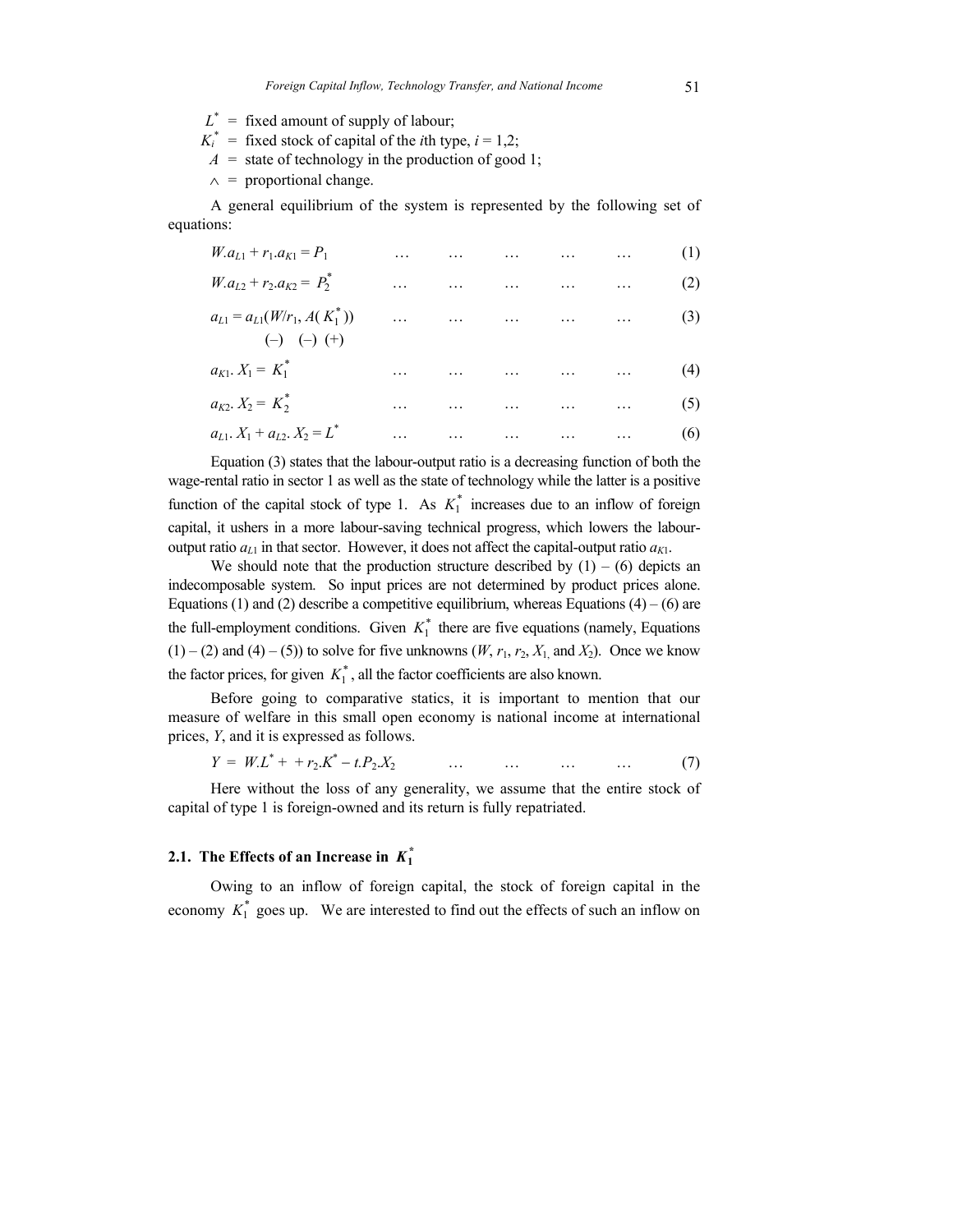the factor prices and the levels of production of the two sectors. Using (4) and (5), Equation (6) can be rewritten as

$$
(a_{L1}/a_{K1}). K_1^* + (a_{L2}/a_{K2}). K_2^* = L^* \qquad \dots \qquad \dots \qquad \dots \qquad \dots \qquad (6.1)
$$

We should note that in this model the three factor prices,  $W$ ,  $r_1$  and  $r_2$ , are determined by solving Equations (1), (2), and (6.1) simultaneously. Now taking total derivatives of these three equations we respectively,  $get<sup>2</sup>$ 

$$
\theta_{L1}.\hat{W} + \theta_{K1}\hat{r}_1 = -(\partial a_{L1}/\partial A).A'.(W/P_1).dK_1^* \quad \dots \quad \dots \quad \dots \tag{1.1}
$$

$$
\theta_{L2} \cdot \hat{W} + \theta_{K2} \cdot \hat{r}_2 = 0
$$
; and ... ... ... ... ... (2.1)

$$
(\sigma_1 \lambda_{L1} + \sigma_2 \lambda_{L2}) \cdot \hat{W} - \sigma_1 \lambda_{L1} \hat{r}_1 - \sigma_2 \lambda_{L2} \hat{r}_2 = (d K_1^* / L^*) \cdot [(a_{L1}/a_{K1}) + (K_1^* / a_{K1}) \cdot (\partial a_{L1}/\partial A) \cdot A'] \qquad \dots \qquad \dots \qquad \dots \qquad \dots \qquad \dots \qquad (6.2)
$$

where  $\lambda_{L1} = (a_{L1}, X_1/L^*)$ ;  $\lambda_{L2} = (a_{L2}, X_2/L^*)$ ;  $\theta_{ij}$  = share of the *i*th input in the *j*th industry for  $i = L$ ,  $K$ ;  $j = 1, 2$ ;  $\sigma_j = [(d(a_{Kj}/a_{Lj}) / d(W/r_j)) \cdot ((W/r_j) / (a_{Kj}/a_{Lj}))]$  is the elasticity of substitution between capital and labour in the *j*th industry and the circum flex denotes a proportional change.

Using Cramer's rule from  $(1.1)$ ,  $(2.1)$ , and  $(6.2)$  we can solve<sup>3</sup>

$$
\hat{W} = (\lambda_{L1}.\theta_{K2}/\Delta).Z. \quad \hat{K}_1^*; \qquad \dots \qquad \dots \qquad \dots \qquad \dots \qquad \dots \qquad (8.1)
$$

$$
\hat{r}_2 = -(\lambda_{L1}.\theta_{L2}/\Delta).Z. \quad \hat{K}_1^*; \text{ and,} \qquad \dots \qquad \dots \qquad \dots \qquad \dots \qquad (8.2)
$$

$$
\hat{r}_1 = -(\theta_{L1}.\theta_{K2}/\Delta).[\lambda_{L1} + E. \{\lambda_{L1}.(1 + \sigma_1) + \lambda_{L2}.(\sigma_2/\theta_{K2})\}].\hat{K}_1^* \qquad \dots \tag{8.3}
$$

where,  $\Delta = {\theta_{L1}.\theta_{K2}.\sigma_1.(a_{L1}/a_{K1})}.$   $K_1^* + \theta_{K1}.[\theta_{L2}.\sigma_2.$   $K_2^* + \theta_{K2}.(\sigma_1.$   $K_1^*.(a_{L1}/a_{K1}) +$ 

$$
\sigma_2. K_2^* ] \} > 0;
$$
  

$$
Z = [\theta_{K1} + E.(\theta_{K1} - \theta_{L1}.\sigma_1)];
$$

and,  $E = \{(\partial a_{L1}/\partial A) \cdot A'. (K_1^*/a_{L1})\}$  is the elasticity of the labour-output ratio in the export sector with respect to the size of foreign capital stock and  $E < 0$  since  $(∂a<sub>L1</sub>/∂A) < 0.$ 

From (8.1 – 8.2) it follows that  $\hat{W} < 0$  and  $\hat{r}_2 > 0$  iff

$$
Z = [\theta_{K1} + E \cdot (\theta_{K1} - \theta_{L1} \cdot \sigma_1)] < 0 \quad \dots \quad \dots \quad \dots \quad \dots \quad \dots \quad (9)
$$

From (9) one can observe that if (i)  $\sigma_1$  is sufficiently low and (ii) *E* is sufficiently negative, then the condition may be satisfied.

 ${}^{2}$ Equation (6.2) has been derived in Appendix I. <sup>3</sup>See Appendix II for detailed derivation.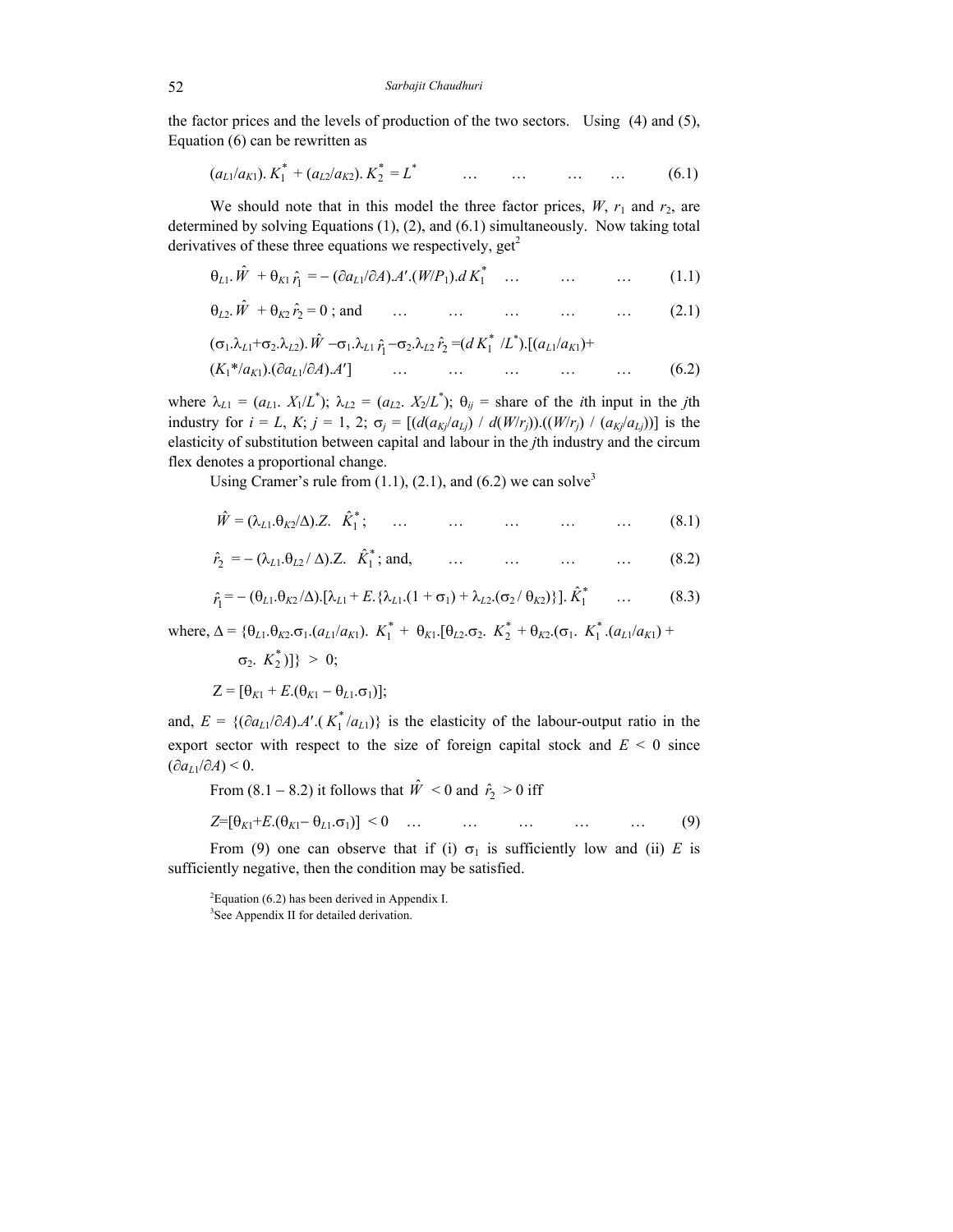Now from (5) one can derive

$$
\hat{X}_2 = -\hat{a}_{K2}
$$
 (since  $K_2^*$  does not change)  
or,  $\hat{X}_2 = \theta_{L2}.\sigma_2.(\hat{r}_2 - \hat{W})$ 

Using (8) this becomes

$$
\hat{X}_2 = -(\theta_{L2}.\sigma_2/\Delta).Z.\lambda_{L1}.\hat{K}_1^* > 0 \text{ iff } Z < 0. \quad \dots \quad \dots \quad \dots \quad \dots \quad (10)
$$

Now from (7)

$$
(dY/dK_1^*) = (dW/dK_1^*) \cdot L^* + (dr_2/dK_1^*) \cdot K_2^* - t \cdot P_2 \cdot (dX_2/dK_1^*) \quad \dots \quad \dots \quad (7.1)
$$
\n
$$
(-) \quad (+) \quad (+)
$$

Using (8) and (10), (7.1) can be reduced to<sup>4</sup>

$$
(dY/dK_1^*) = (\lambda_{L1}.L^* \cdot W/K_1^* \cdot \Delta) \cdot [\lambda_{L1}.\theta_{K2} + \lambda_{L2}.\tau \cdot \sigma_2] \cdot Z \quad \dots \quad \dots \quad \dots \quad (7.2)
$$

From (7.2) it is evident that

$$
\left(\frac{dY}{dK_1^*}\right) < 0 \text{ iff } Z < 0.
$$

Thus, an inflow of foreign capital into the export sector of the economy is immiserising if and only if condition (9) is satisfied.

The intuition behind this result is quite clear. The key issue is whether the output of the protected import-competing sector rises or not. Since the importcompeting sector is not affected directly due to an inflow of foreign capital, everything hinges on the direction of movement of the export sector's labour demand schedule. On the one hand, the foreign capital inflow tends to increase labour demand by the export sector; and on the other, the labour-saving technology transfer tends to reduce it. When condition (9) is satisfied, the second effect dominates. As a consequence, *W* falls and  $r_2$  increases. Producers in sector 2 will adopt a more labour-intensive technique of production. Hence, the capital-output ratio of the tariff-protected import-competing sector,  $a_{K2}$  falls and the output,  $X_2$  increases since capital of type 2 is fully utilised. The economy's welfare measured by national income at world prices decreases if the increased cost of tariff-protection (as  $X_2$ ) increases) outweighs the increase in domestic factor incomes. This happens if condition (9) is satisfied.

#### **3. CONCLUDING REMARKS**

The standard result in the theory of trade is that an inflow of foreign capital into the protected import-competing sector of a small open economy with full repatriation of foreign capital income leads to a fall in the welfare of the economy.

4 This has been derived in Appendix III.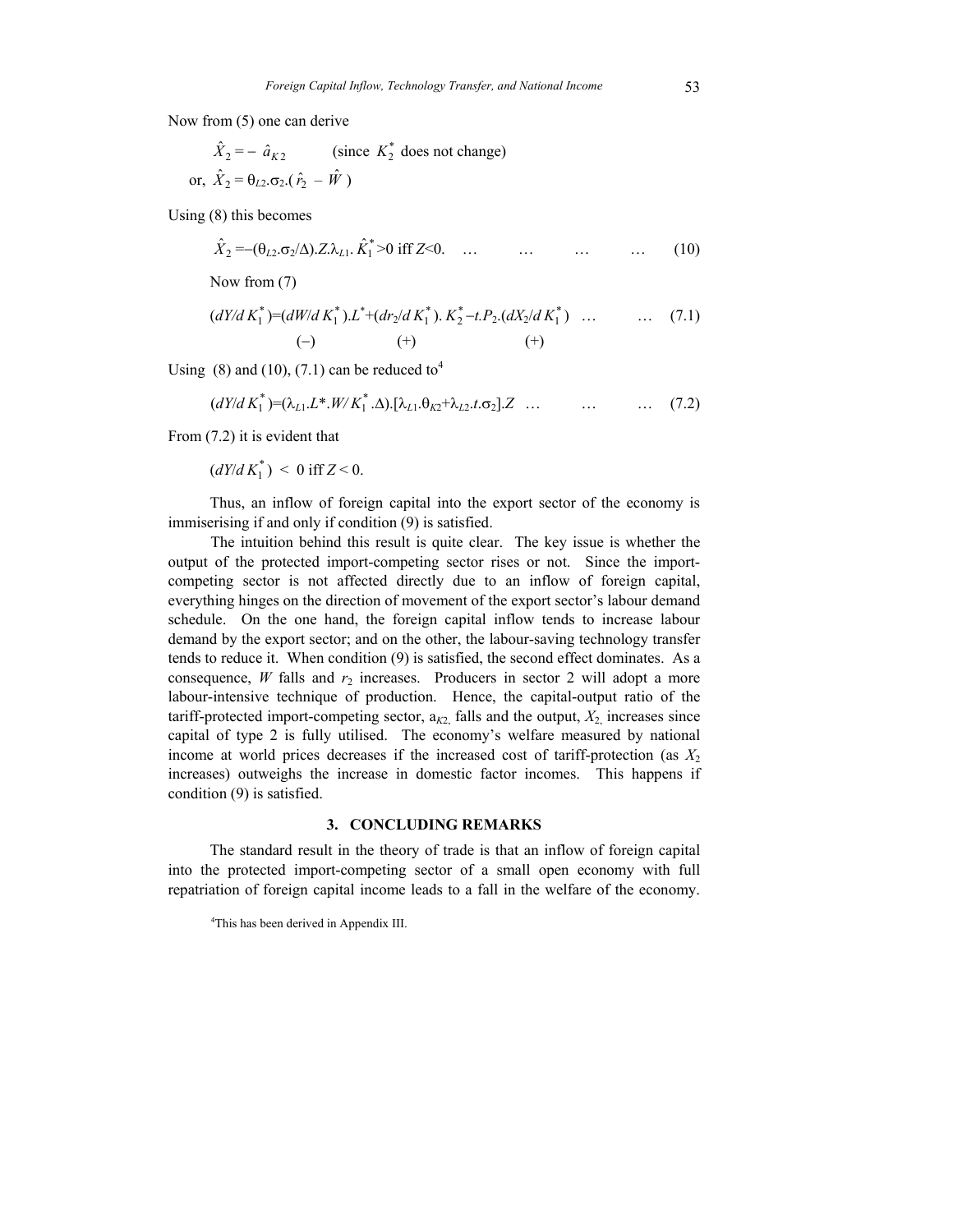This is known as the famous 'immiserising' result of foreign capital inflow. Beladi and Marjit (1992) have generalised this result by showing that one may get the immiserising effects of foreign capital inflow even if the foreign capital flows into the export sector of the economy. However, Jones and Marjit (1992) have pointed out that to show the immiserising result in the latter case in a full-employment framework, one requires at least a three-sector model. In a two-sector, fullemployment model it is not possible to show that growth in the foreign capital employed in the export sector of a small open economy will lead to such a result. In this short paper, I have shown that we may get the immiserising result even in this framework if the inflow of foreign capital into the export sector is accompanied by technology transfer, and that it leads to a fall in the labour-output ratio in this sector. However, the rate of fall in the labour-output ratio must be such that the wage rate of labour (the inter-sectoral mobile factor) falls due to an increase in foreign capital inflow. If the wage rate falls, the rental rate on domestic capital engaged in the import-competing sector will rise, leading to a fall in the capital-output ratio in this sector. Full-employment of domestic capital leads to an expansion of the importcompeting sector of the economy and, thus, the welfare of the economy may fall through an increased distortionary effect due to tariff protection.

*Appendices* 

## **APPENDIX I**

Differentiating Equation (6.1) and after putting  $dK_2^* = dL^* = 0$ , we get  $(a_{L1}/a_{K1})$ . $dK_1^* + K_1^*$ . [ $\{a_{K1}$ . $(\partial a_{L1}/\partial (W/r_1))$ . $d(W/r_1) + (\partial a_{L1}/\partial A)$ . *A'*. $dK_1^*$ ) –  $a_{L1}.da_{K1}\}/(a_{K1})^2$ ] –  $\sigma_2.(\hat{W} - \hat{r}_2). (a_{L2}/a_{K2}).K_2^* = 0$ 

or,  $K_1^* \cdot \sigma_1(\hat{W} - \hat{r}_1) \cdot (a_{L1}/a_{K1}) + \sigma_2 (\hat{W} - \hat{r}_2) (a_{L2}/a_{K2}) \cdot K_2^* = dK_1^* \cdot [(a_{L1}/a_{K1}) + (a_{L2}/a_{K2}) \cdot (a_{L3}/a_{K2})]$  $(\partial a_{L1}/\partial A) A'. (K_1^* / a_{K1})]$ 

or,  $\sigma_1$ .( $\hat{W} - \hat{r}_1$ ). $a_L$ <sub>1</sub>X<sub>1</sub> +  $\sigma_2$  ( $\hat{W} - \hat{r}_2$ ). $a_{L2}$ .  $X_2 = (dK_1^* / a_{K1})$ .[ $a_{L1} + K_1^*$ .( $\partial a_{L1} / \partial A$ ). A'] (obtained after using Equations (4) and (5))

or, 
$$
\sigma_1 \cdot \lambda_{L1} \cdot (\hat{W} - \hat{r}_1) + \sigma_2 \lambda_{L2} (\hat{W} - \hat{r}_2) = (dK_1^* / a_{K1} \cdot L^*) [a_{L1} + K_1^* \cdot (\partial a_{L1} / \partial A) \cdot A']
$$

or, 
$$
\hat{W} \cdot (\sigma_1 \lambda_{L1} + \sigma_2 \lambda_{L2}) - \hat{r}_1 \sigma_1 \lambda_{L1} - \hat{r}_2 \sigma_2 \lambda_{L2} = (dK_1^* / L^*) \cdot [(a_{L1}/a_{K1}) + (\partial a_{L1}/\partial A) A' \cdot (K_1^* / a_{K1})]
$$
 ... ... ... ... (6.2)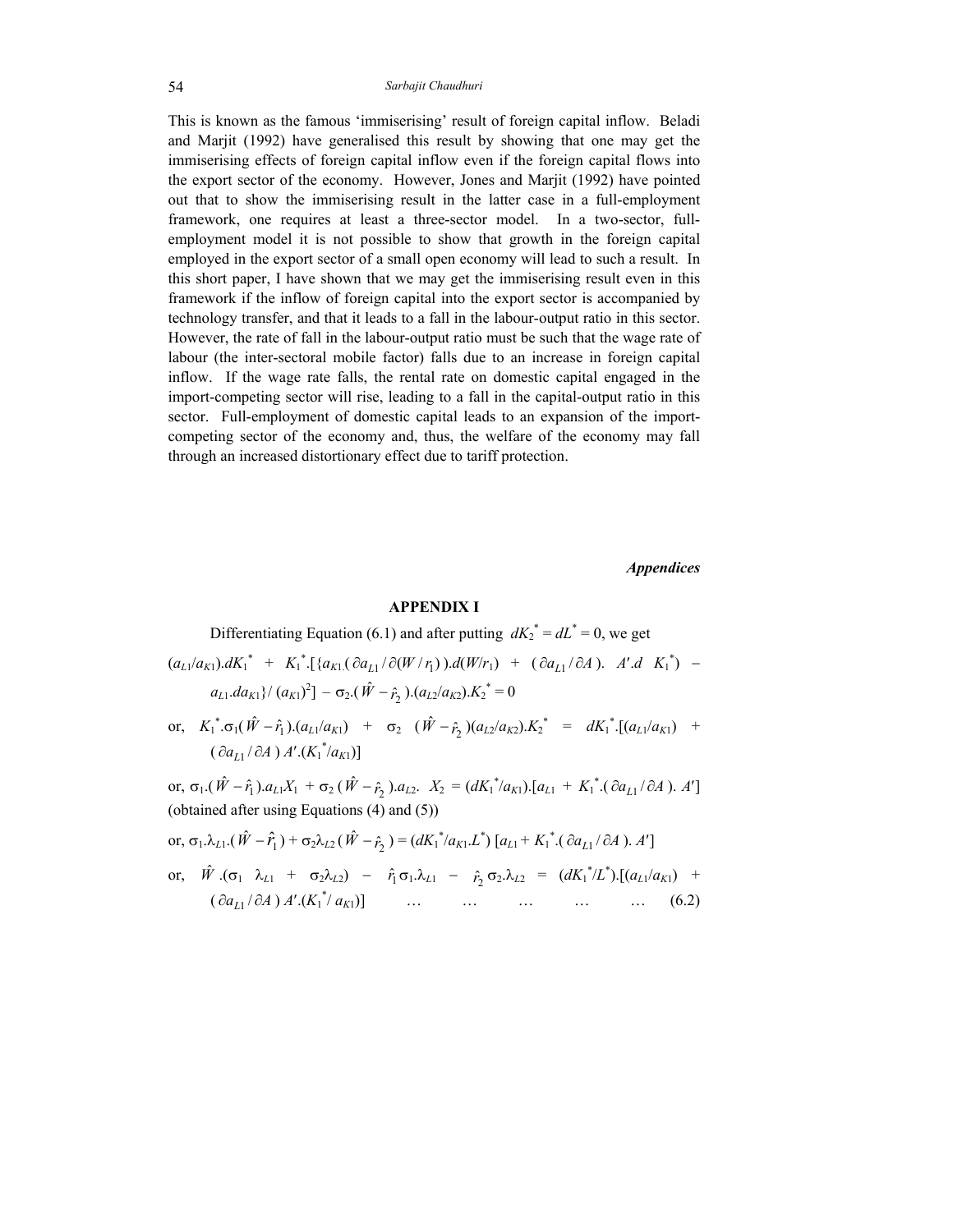# **APPENDIX II**

We write  $(1.1)$ ,  $(2.1)$ , and  $(6.2)$  in the matrix form as follows.

$$
\begin{pmatrix}\n\theta_{L1} & \theta_{K1} & 0 \\
\theta_{L2} & 0 & \theta_{K2} \\
(\sigma_1 \lambda_{L1} + \sigma_2 \lambda_{L2}) & -\sigma_1 \lambda_{L1} & -\sigma_2 \lambda_{L2}\n\end{pmatrix}\n\begin{pmatrix}\n\hat{W} \\
\hat{r}_1 \\
\hat{r}_2\n\end{pmatrix} = \n\begin{pmatrix}\n-(\partial a_{L1}/\partial A) A'. (W/P_1) dK_1^* \\
0 \\
\{(a_{L1}/a_{K1}) + (K_1^* a_{K1})(\partial a_{L1}/\partial A). A'\}\n\end{pmatrix}
$$
\n
$$
\dots
$$
\n(A.1)

Here, 
$$
\Delta = \theta_{L1} \theta_{K2} \sigma_1 \lambda_{L1} + \theta_{K1}
$$
. [ $\theta_{L2} \sigma_2 \lambda_{L2} + \theta_{K2} (\sigma_1 \lambda_{L1} + \sigma_2 \lambda_{L2})$ ]  
\nUsing (4) it becomes  
\n
$$
\Delta = {\theta_{L1} \theta_{K2} \sigma_1 (a_{L1}/a_{K1}) K_1^* + \theta_{K1}
$$
. [ $\theta_{L2} \sigma_2 K_2^* + \theta_{K2}$ . ( $\sigma_1 K_1^* . (a_{L1}/a_{K1}) + \sigma_2 K_2^* )$ ]) > 0.  
\nSolving (A.1) by Cramer's rule we get  
\n
$$
\hat{W} = (1/\Delta) [ -((\partial a_{L1}/\partial A) A'. (W/P_1)) . \theta_{K2} \sigma_1 \lambda_{L1} d K_1^* + \theta_{K1} . \theta_{K2} . \{(a_{L1}/a_{K1}) + (K_1^* / a_{K1}) . (\partial a_{L1}/\partial A) . A' \} (d K_1^* / L^* )]
$$
\n
$$
= (1/\Delta) [ E. {(\theta_{L1} \sigma_1 \lambda_{L1}/ K_1^*) + (\theta_{K1} a_{L1}/ L^* . a_{K1})}] . \theta_{K2} d K_1^*
$$
\n
$$
= (\theta_{K2} d K_1^* / \Delta) [ E. {(\theta_{K1} \lambda_{L1}/ K_1^*) - (\theta_{L1} \sigma_1 \lambda_{L1}/ K_1^*)} + (\theta_{K1} \lambda_{L1}/ K_1^* )]
$$
\n
$$
= (\lambda_{L1} \theta_{K2}) . Z. \hat{K}_1^*
$$
\n...  
\n...  
\n...  
\n...  
\n(8.1)  
\n $\hat{r}_2 = (1/\Delta) [-\theta_{K1} \theta_{L2} { (a_{L1}/a_{K1}) + (K_1^* / a_{K1}) . (\partial a_{L1}/\partial A) . A' } . (d K_1^* / L^*)$ \n
$$
+ (\partial a_{L1}/\partial A) d' (W/P_1) \theta_{L1} \sigma_2 \lambda_{L1} d K_1^* ]
$$

 +( ∂*aL*<sup>1</sup> / ∂*A* ) *A*′ (*W/P*1).θ*L*2.σ1λ*L*1.*dK*<sup>1</sup> \* ] = (1/∆) [−(θ*K*1/ *L\** ) (*aL*1/a*K*1).{1+ ( ∂*aL*<sup>1</sup> / ∂*A* ).(*A*′/*aL*1). \* *K*<sup>1</sup> } + (*aL*1.*W*/*P*<sup>1</sup> \* *K*<sup>1</sup> ).σ1.λ*L*1.{( ∂*aL*<sup>1</sup> / ∂*A* ).( *A*′. \* *K*1 /*aL*1)}].θ*L*<sup>2</sup> *d* \* *K*1 = (θ*L*2.*d* \* *K*<sup>1</sup> /∆) [− (θ*K*1.*aL*1*X*1/ *L*\* . \* *K*<sup>1</sup> ).{1+ *E*} + (θ*L*1σ1 λ*L*1.*E* / \* *K*<sup>1</sup> )] = (θ*L*2.λ*L*1. \* <sup>1</sup> *<sup>K</sup>*<sup>ˆ</sup> /∆) [*E*.(θ*L*1σ1 <sup>−</sup> <sup>θ</sup>*K*1) <sup>−</sup> <sup>θ</sup>*K*1] = − (θ*L*2.λ*L*1. \* <sup>1</sup> *<sup>K</sup>*<sup>ˆ</sup> /∆) [θ*K*1 + *E*.(θ*K*1 <sup>−</sup> <sup>θ</sup>*L*1σ1)] = −(θ*L*2.λ*L*1/∆).Z. \* <sup>1</sup> *<sup>K</sup>*ˆ … … … … … … (8.2)

and,

$$
\hat{r}_1 = (1/\Delta) \cdot [-\theta_{L1}\theta_{K2} \{ (a_{L1}/a_{K1}) + (\partial a_{L1}/\partial A) \cdot A'. (K_1^*/a_{K1}) \} (dK_1^*/L^*)
$$
  
-(\partial a\_{L1}/\partial A) \cdot A'. (W/P\_1) \cdot dK\_1^\* \cdot {\theta\_{L2} \sigma\_2 \lambda\_{L2} + \theta\_{K2} \cdot (\sigma\_1 \lambda\_{L1} + \sigma\_2 \lambda\_{L2})}